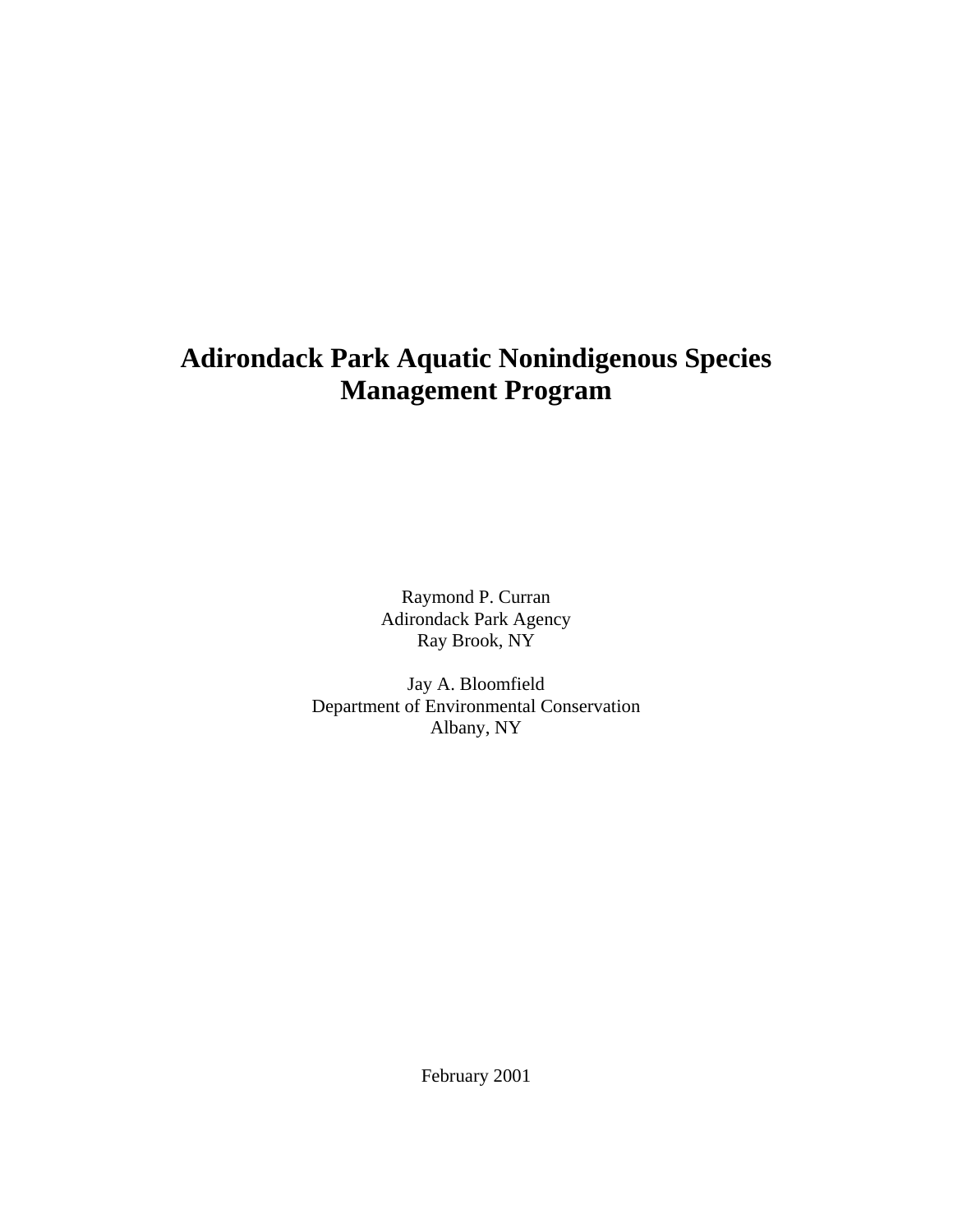## **Statement of the Problem**

A growing constituency is concerned about the changes occurring in the quality of Adirondack water resources, particularly the more than 2,800 lakes and ponds. Water resources are an important aspect of the cherished natural heritage of the Adirondacks and perhaps in no other region of the State are they as important to an area=s economic and ecological well being.

Although New York State has a Statewide Aquatic Nonindigenous Species (NIS)  $Plan<sup>1</sup>$ , there are reasons to develop a NIS Management Program that is specific to the Adirondacks. First, unlike the Park, much of the remainder of New York State has already experienced significant invasions of NIS, such as Water chestnut, Eurasian watermilfoil and zebra mussels. The Statewide Plan is geared towards controlling existing NIS populations and coping with the widespread impacts caused by these organisms. The Adirondack region's unique geography has protected its waterbodies from the onslaught of (NIS). However, in the last decade, some Adirondack waterbodies, such as Lake George, have been invaded by NIS such as Eurasian watermilfoil and zebra mussels. An Adirondack-specific program has the opportunity to focus on both prevention and control. The time is now to develop a comprehensive approach, before the Adirondack's aquatic NIS problems get out of hand.

There are several problems with aquatic NIS which have been identified by the public and resource managers as exemplary of the ebb and flow of the ecological health of the Adirondack Park=s water resources. As a global process, the influx of invasive species in general and aquatic plants in specific has been identified by the Nature Conservancy as one of the most critical conservation issues preventing the sustenance of the Nation=s biodiversity -- a growing concern too for the Park=s biodiversity. Unwanted growth of exotic aquatic vegetation interferes with recreational use of waterbodies and decreases shore land valuations. On the other hand, native aquatic vegetation in waterbodies is essential for the support of critical ecological processes; and, there is growing concern that acidification of water and cultural eutrophication is diminishing or adversely changing the composition and extent of this life giving vegetation.

New York State, including citizen groups, academia and public agencies has an opportunity to fill a gap in our collective response to these identified problems. We need complete data, better coordination of ongoing efforts, delivery of tools to volunteers and local governments and a State policy framework within which to focus limited resources. Because this issue touches upon natural resources of the Adirondack Park, which include both the aquatic and wetland environments, it affords an obvious partnership between the DEC and APA.

## **State of the Science of Aquatic NIS**

At present there are diverse organizations and agencies responsible for and dealing with aquatic NIS management in the Park. There is also widespread concern over the state of and trends of both exotic aqutic plants and zebra mussels.

### **The Ecology and Dynamics of NIS in the Adirondack Park**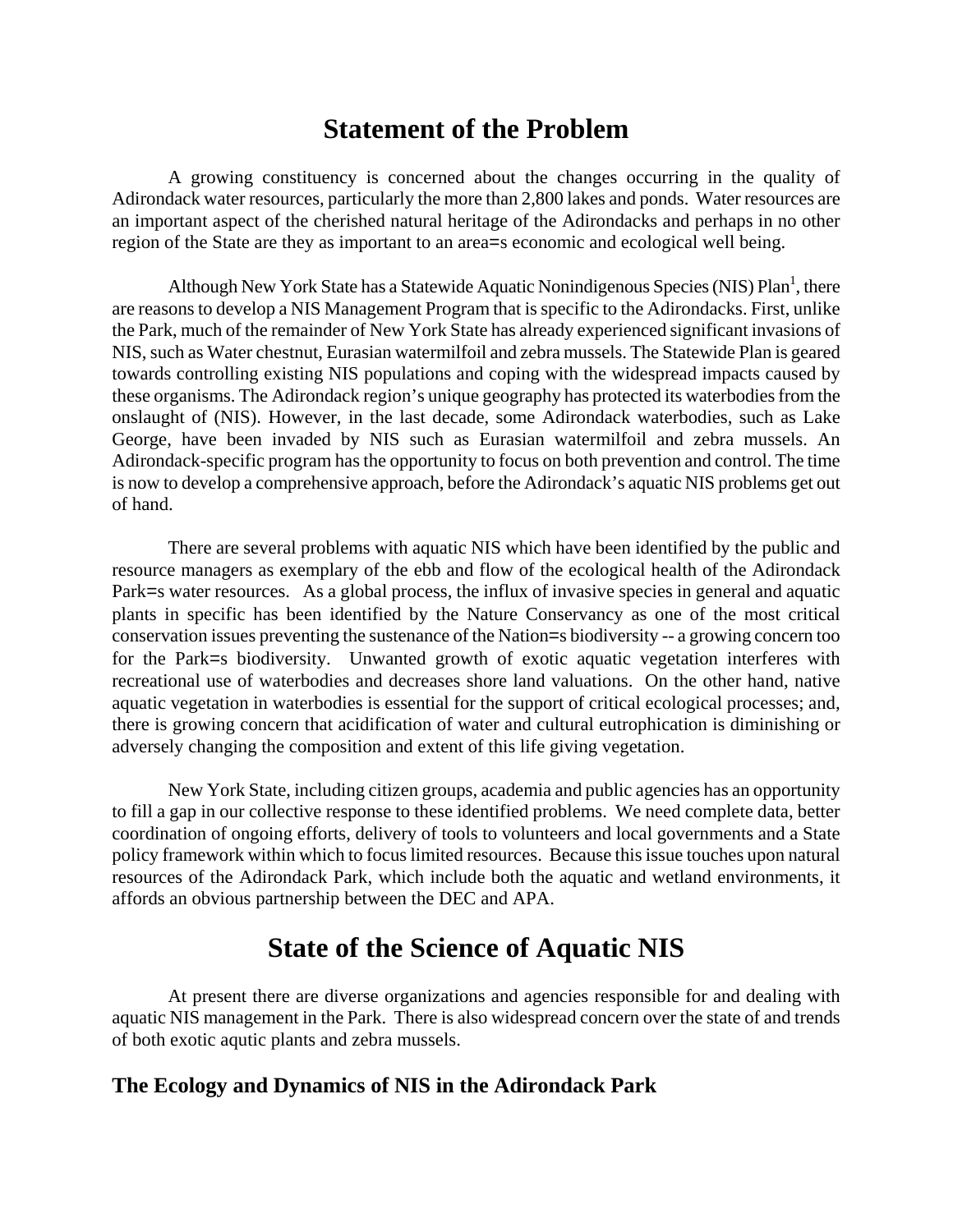Aquatic NIS are spread by a variety of mechanisms, including:

- 1. **Hydraulic connection**. When an infested waterbody is hydraulically connected to another waterbody, the unaffected waterbody may receive fragments, seeds or other fruiting bodies of the aqutic NIS.
- 2. **Airborne dispersal of seeds and immature forms**. This mechanism is considered less important for aquatic NIS.
- 3. **Introduction by waterfowl and other aquatic animals**. Birds and aquatic mammals have been indicated as vectors in the transfer of aquatic NIS, although defensible studies of this mechanism are limited. The supposition is that the feathers and fecal material of waterfowl act as a storage location for seeds and fragments of aquatic plants and possibly mature and immature forms of organisms such as zebra mussels.
- 4. **Accidental Human introductions**. These occur when watercraft are transported from infected waterbodies to other sites. Aquatic NIS may be attached to the outside of the hulls, or contained in bilge water. Sometimes, aquatic NIS are introduced to a waterbody, when exotics kept as pets or in ornamental aquatic plantings are discarded. The occurrence of Fanwort (*Cabomba caroliniana*) in three small lakes in the southeast Adirondacks appears to be a result of an "aquarium" release.
- 5. **Purposeful Plantings.** Most NIS in North America have been introduced on purpose and have been economically beneficial. Agricultural crops are the best example of purposeful introductions. Purposeful aquatic NIS introductions are far less common, but the most obvious examples are the stocking of gamefish. Gamefish may be considered "Nonindigenous", either when they are not native to the continent of country or not native to the region (such as the Adirondacks). It is beyond the scope of this white paper to discuss all of the fish NIS in the Adirondacks, but suffice it to say, that a good example of this issue is the introduction and control of sea lamprey in the tributaries of Lake Champlain.

 In contrast, the Adirondacks are "protected" from the invasions of aquatic NIS by a variety of factors, including:

- 1. The Adirondacks are mountainous and it is unlikely that hydraulic connection mechanisms are important in spreading aquatic NIS from lowland waters. In addition, although the Park has many ponded waters, the hydraulic connections between these waters are quite seasonal and limited in flow.
- 2. The climate is severe and the growing season is short. NIS that may thrive in more temperate climates, cannot survive the harsh Adirondack winters.
- 3. The waterbodies of the region are generally unproductive and the native species that inhabit the Adirondacks have adapted to this situation. Other similar factors include the unproductive nature of bottom muds in the region's waterbodies, low levels of many dissolved ions, such as calcium, the elevated levels of humic material and increased levels of acidity, caused by atmospheric deposition.
- 4. There are few major transportation corridors that bisect the Park. These corridors surround the Park and they include Interstates 81 and 87, the New York State Thruway, the Saint Lawrence Seaway and the New York State Canal System. Major rail lines also bypass the Park.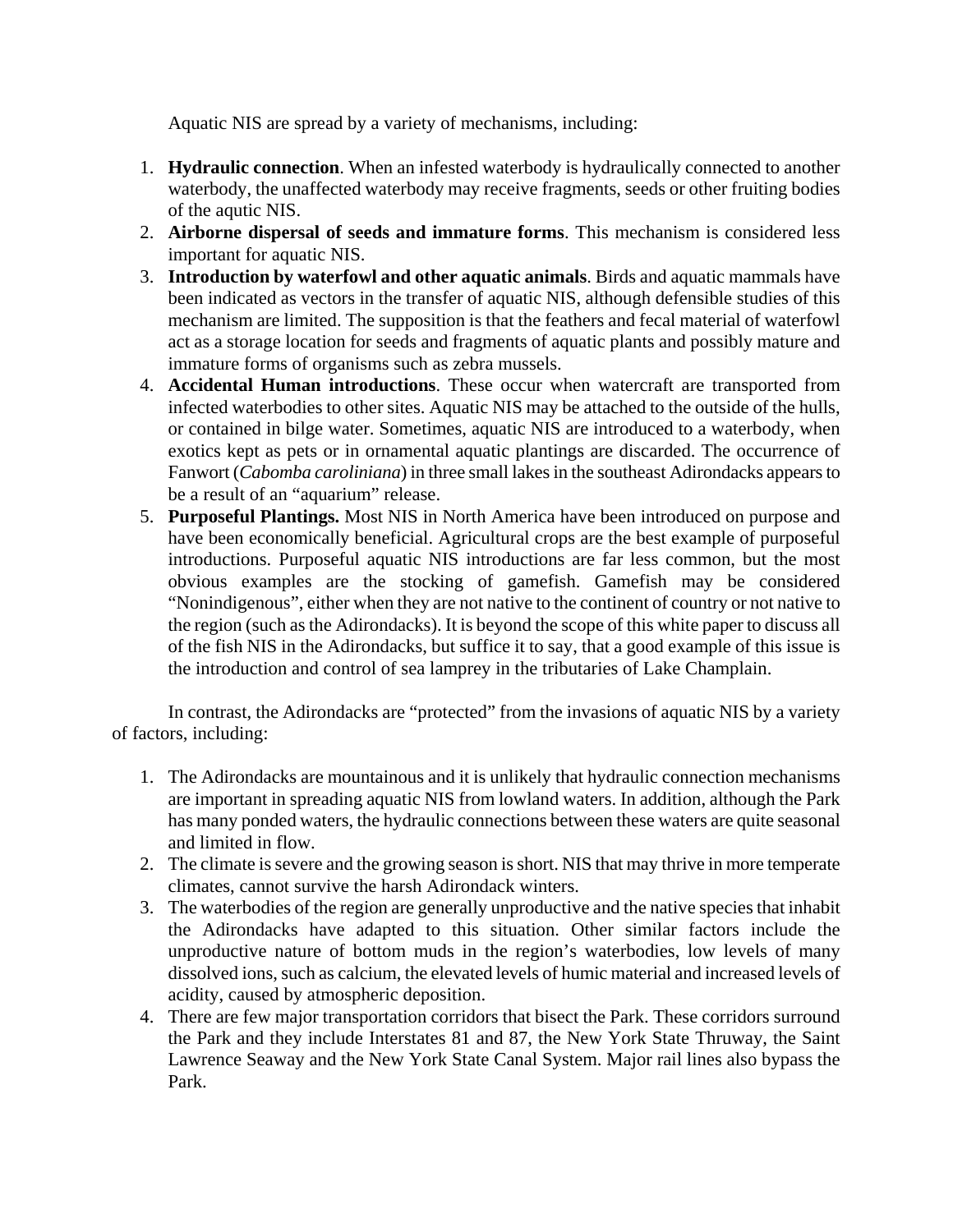5. The level of land development is low and the human population density is sparse. The human population of the Adirondack Park is only about 100,000. However this may swell substantially due to the influx of summer visitors and seasonal inhabitants. There is little agricultural land, little industry and commercial development is limited to small hamlets, such as Lake George Village, Saranac Lake, Lake Placid and Old Forge.

 There are many exotic aquatic species, which are known to be a nuisance in Adirondack systems. Chief among these are the aquatic plants Eurasian watermilfoil, Curly leaf pondweed and Water chestnut. To a lesser, extent, Fanwort and European Frog bit have attracted some attention in specific Adirondack waterbodies. Because of the separation and insulation offered the Park by its geography, other parts of the Northeast have had a longer period of experience with these species and our knowledge of their potential effect on the Park benefits from this experience. At the same time the more or less pristine nature of all or portions of the Park offers an opportunity for control and management not afforded elsewhere.

 In many ways we are 45 years behind the times with the added benefit of knowledge that allows us to look to the future. Some states report enough experience with invasive species to note natural population cycles and Acrashes@ in nuisance populations not yet experienced in the active zones of biotic invasion. At the same time scientists are just beginning to recognize important aspects of population dynamics of invasive species. Normal declines of milfoil in Adirondack lakes are reported due to herbivory by weevils (e.g., *Euhrychriopsis lecontei*) and moths (*Acentria ephemerella*). In addition to biocontrol, there is a wide variety of conventional control measures available including physical (drawdown), mechanical (dredging, hand harvesting, cutting, benthic mats) and chemical (dyes and herbicides).

 As the list of NIS has grown and their impacts reached greater heights, concern among scientists together with natural areas managers has led to increased interest in affecting public policy with sound science. The Ecological Society of America recently targeted the problem of biological invasions in one of its six current issue papers<sup>[1](#page-8-0)</sup>.

 In addition there is growing concern that these same natural communities, which are the subject of biotic invasions, are being widely modified and stressed by external factors such as climate change and acid precipitation. Some watersheds are also subject to excessive levels of nutrients from cultural sources, leading to ecologically undesirable levels of productivity in wetlands and waterbodies, which may also adversely affect the biological diversity of these systems.

### **Existing Aquatic NIS Management Programs and Expertise**

 The Adirondack Park Agency administers the New York State Freshwater Wetlands Act in the Adirondack Park. DEC issues permits for aquatic herbicide use and also for the control of nuisance fish and invertebrates. Because of its long history with issuing permits for the control of aquatic vegetation in wetlands and interest in monitoring, the Adirondack Park Agency asked staff to prepare an analysis of past Agency permits. This analysis was reported to the Agency in August.

 The report seeks to analyze the effectiveness of the Agency=s regulatory program in jurisdictional wetlands and is entitled "Nuisance Aquatic Plant Control: An Evaluation of Efficacy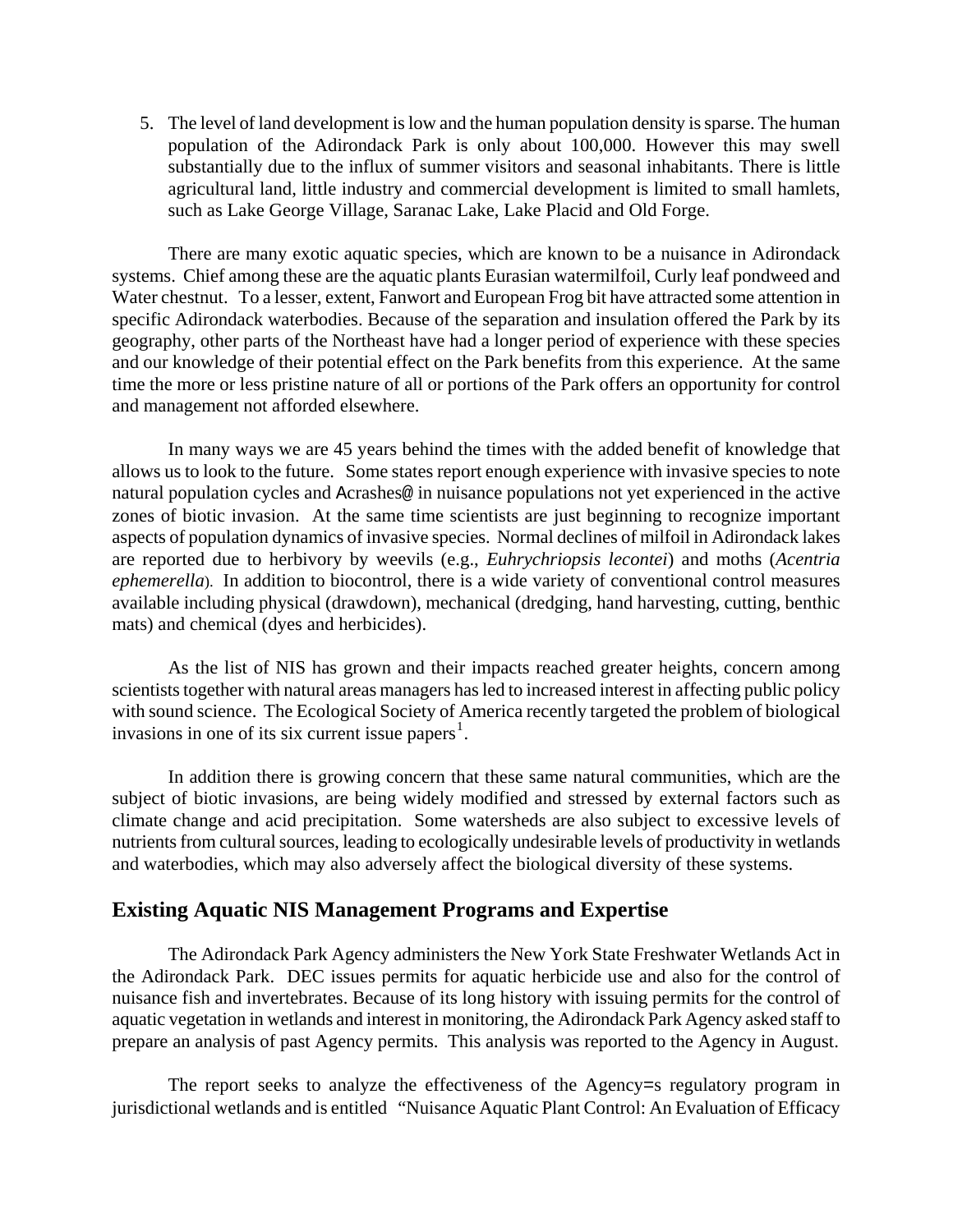and Proposed Recommendations Regarding Adirondack Park Agency Permitted Programs. $@^2$  $@^2$  It identified a growing interest from landowners in responding to unwanted growth of aquatic plants in lakes. The report identifies a number of areas where a need for extensive follow up work exists and served to initiate this discussion. The recommendations call for increased sharing of information and more policy focus on the problems.

 DEC's role in NIS management in the Park is also limited. DEC has conducted aquatic vegetation surveys (or funded surveys with cooperators, such as the Adirondack Aquatic Institute and the Darrin Freshwater Institute) of a number of Adirondack Lakes, but its control experience in the Park is primarily limited to testing various management techniques for controlling Eurasian watermilfoil in Lake George. As stated above, DEC issues permits for aquatic herbicide use, but few permits are issued in the Park in any given year and these permits are for the use of copper sulfate to control nuisance algae.

 At present, there are many organizations dealing with the management of Adirondack waterbodies. Their experience could be utilized in a well-coordinated Adirondack initiative. In addition they are important sources of information and often represent the very constituencies, which are so important to success of any effort to manage and monitor aquatic vegetation. Some groups and programs include:

- \$ NYSDEC Division of Water; Lakes Management
- \$ NYS Federation of Lake Associations (NYSFOLA, the local chapter of the North American Lake Management Society)
- \$ NYSDEC Citizen Statewide Lake Assessment Program (CSLAP)
- 
- \$ Coalition of Lake Associations Against Milfoil (COLAM)<br>\$ Northeast Chapter of the Aquatic Plant Management Societ \$ Northeast Chapter of the Aquatic Plant Management Society (NEAPMS)<br>\$ New York Natural Heritage Program
- 
- Darrin Freshwater Institute (DFWI) -- Aquatic Plant Identification Program
- Adirondack Aquatic Institute (AAI) -- Watershed Initiative Program
- \$ New York Natural Heritage Program<br>\$ Darrin Freshwater Institute (DFWI) --<br>\$ Adirondack Aquatic Institute (AAI) --<br>\$ Lake Assessment Program -- Residen
- Adirondack Research Institute -- Invasive Species Initiative
- \$ Lake Assessment Program -- Resident=s Committee<br>\$ Adirondack Research Institute -- Invasive Species In:<br>\$ Warren, Franklin, Hamilton, Essex County Water Qu<br>\$ St Regis Stewardship Program -- St. Regis Property (<br>\$ Lake Ge Warren, Franklin, Hamilton, Essex County Water Quality Coordinating Committees
- St Regis Stewardship Program -- St. Regis Property Owners Association
- Lake George Park Commission (LGPC)
- 
- \$ Lake George Association (LGA)<br>\$ Individual lake shore property own Individual lake shore property owners associations
- \$ Lake Champlain Basin Program (LGBP)

 These organizations are sources for data collection, volunteers, public policy information, funding, pollution control technology, regulatory standards, data storage, technical expertise, and communication.

## **Problem Analysis**

 It is in New York State=s interest to facilitate better coordination of efforts related to the management of aquatic vegetation in the Adirondack Park, to enhance the exchange of information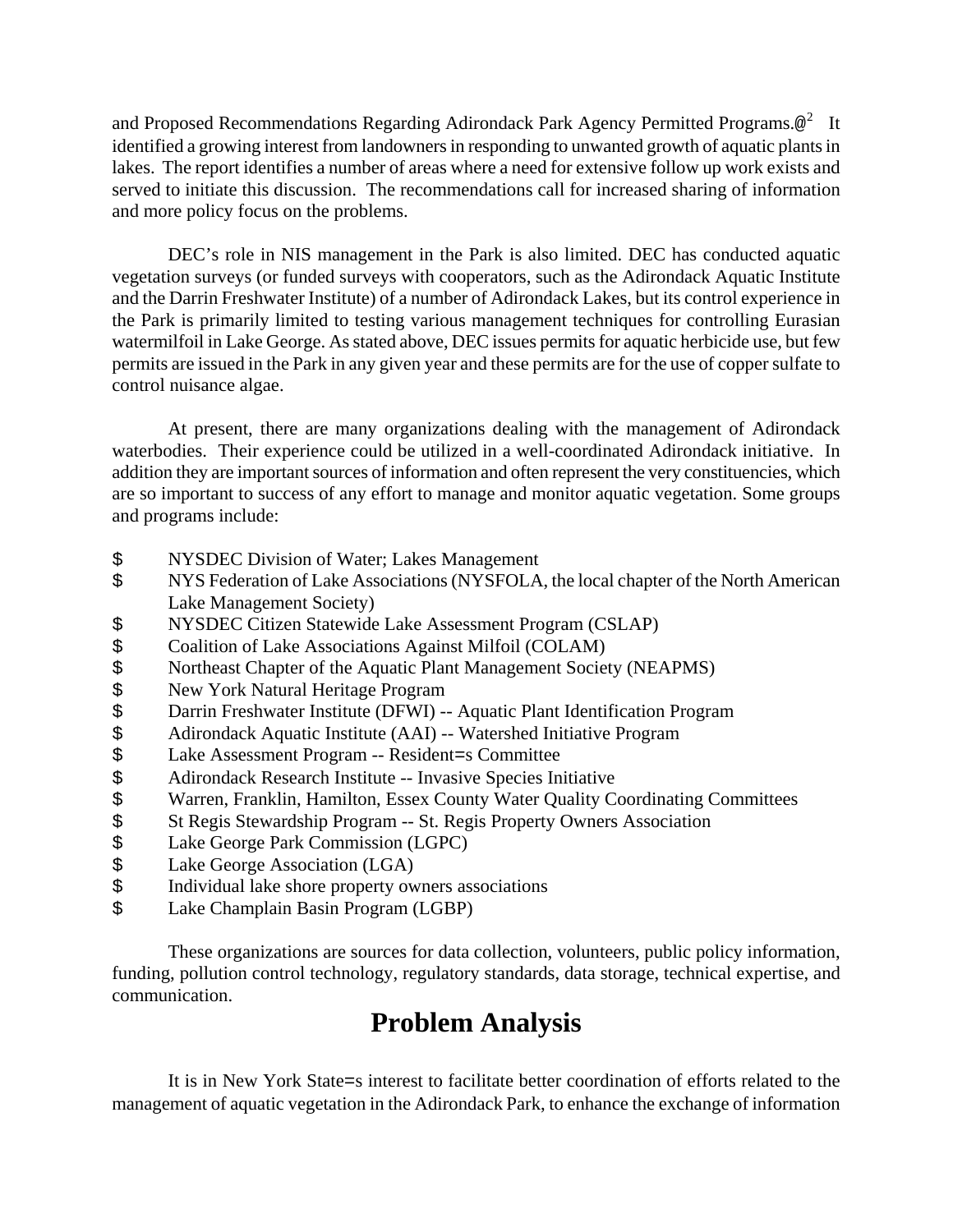and to facilitate the discussion and documentation of a policy which would help to establish priorities for vegetation control and management and data development to assess water quality. Following are the tasks for which there exists the greatest need for such a coordination and policy development effort:

- A. **Early Coordination and Detection** B A small initial effort is needed to establish the boundaries of the appropriate geographic area for an Adirondack Park effort, identify the potential volunteer participants and organizations, begin data sharing and coordination, build a shared geographic database, and provide scientific support. This effort would serve to initiate and organize a multi-year program.
- B. **Sharing of information on control measures** This task is aimed at preventing the introduction of invasive plant species into lakes where they are not now present by disseminating information to heighten public awareness and explain the precautions that can be taken to minimize the chance of introduction. At the same time we propose developing educational material which will explain how to identify invasive species, and if found the best approaches for removal. In instances where hand harvesting of recently discovered Eurasian water milfoil plants is warranted, for example, the public should be aware that the plants could fragment as they are pulled from lake sediments. Without properly containing the plants it is possible to actually enhance the spread of the problem species. We intend to make a variety of services available ranging from brochures on these subjects to the assistance of scientists to customize removal techniques and help with plant identification.
- C. **Monitor trends in NIS in selected lakes** Using field work and remote sensing techniques to map vegetation, this task will establish baseline conditions of beds of aquatic vegetation, including the detection of plant species or natural plant communities with restricted distribution. These plants with restricted distribution may be listed endangered species and are important elements of bio-diversity that are threatened by competition from invasive species.
- D. **Build a database of NIS information** Using the Internet as a medium for information dissemination and communication between disparate sets of organizations and volunteers, this task will compile, digitize and format data from different lakes. This will enable individual volunteers to see the importance of data they are collecting in the context of a wider geographic area and will improve detection techniques.
- E. **Integrated management: Communicating an ecosystem approach to managing sources of watershed disturbance** - Using case by case watershed and lake evaluation this task will develop the baseline information needed to identify causes of NIS occurrence and growth. Noxious levels of NIS are often symptomatic of existing conditions in the watershed and lake basin and in the long term can only be successfully addressed by watershed wide approaches to the environment. In this way, appropriate responses can be developed in conjunction with local governments and lake associations to target the appropriate environmental condition.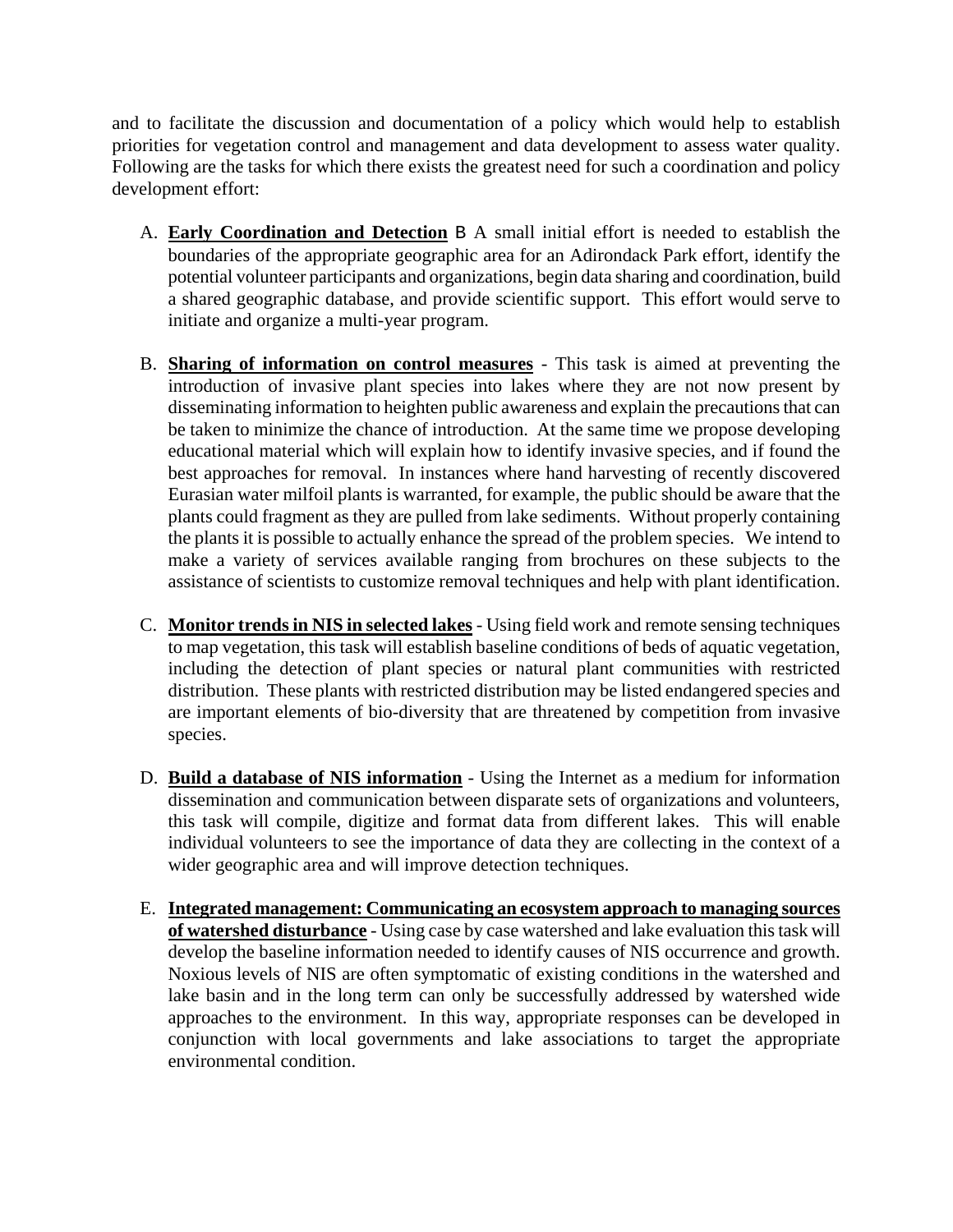F. **Develop regional scale management strategy** - Critics have indicated that there is no regional assessment and evaluation of the status of Adirondack lakes, especially with respect to important issues such as the spread of exotic plants or cultural eutrophication. Hence there can not be an evaluation of trends nor aspects of ecosystem health. Using the powerful capabilities of GIS, this task seeks to provide a framework for landscape analysis of watersheds and lakes to detect sensitive systems; measure health and assist in the evaluation of regional trends and provide a policy framework for efficient allocation of resources.

# **SFY 2001 Proposal**

 It is recommended that an integrated program of NIS management be established for the Adirondack Park and that initially, it have the following elements:

- 1. The first year of the program and the focus of staffing needs should be on conducting an inventory of information on NIS and natural communities, based on current existing information sources. This type of inventory would lead to kind of an assessment similar to the scoping done through the DEC RIBS program, i.e., which water bodies have what information, when documented, and so on. The size of the database, the level of detail in the inventory regarding plant types and distribution at each lake, etc, will help to determine the next step of the program. Done on a case-by-case basis, this will likely break into priority classes. Each class will then have a common strategy. The priority classes are:
	- a. No information. Needs a quick visit by professional staff.
	- b. Some water quality/fisheries information exists. Needs CSLAP-like presence/absence survey by either professionals or volunteers.
	- c. NIS and animal/plant community information exists. Needs detailed survey if NIS present.
	- d. Detailed NIS survey exists. Needs a site-specific Management Program to be developed.
	- e. A site-specific Management Program exists. Needs implementation funds.

All sites will need educational materials and outreach effort to prevent future infestation or expansion of existing NIS populations.

- 2. Based on this inventory assessment, the size and extent of the five priority groups could be determined. Some of the simple surveys (1b) may be undertaken during the 2001 field season, if possible. The best candidates for these surveys would be either CSLAP lakes or lakes that have a DEC campground, with no vegetation/NIS information.
- 3. Additional program elements would include establishing an Advisory Committee for the project, developing a web site (using existing DEC and/or APA websites), developing new (or reprinting existing) educational materials (signage, brochures etc.), conducting research projects on new management technologies and conducting a review of the present DEC/APA regulatory program for aquatic herbicide usage and other NIS control technologies.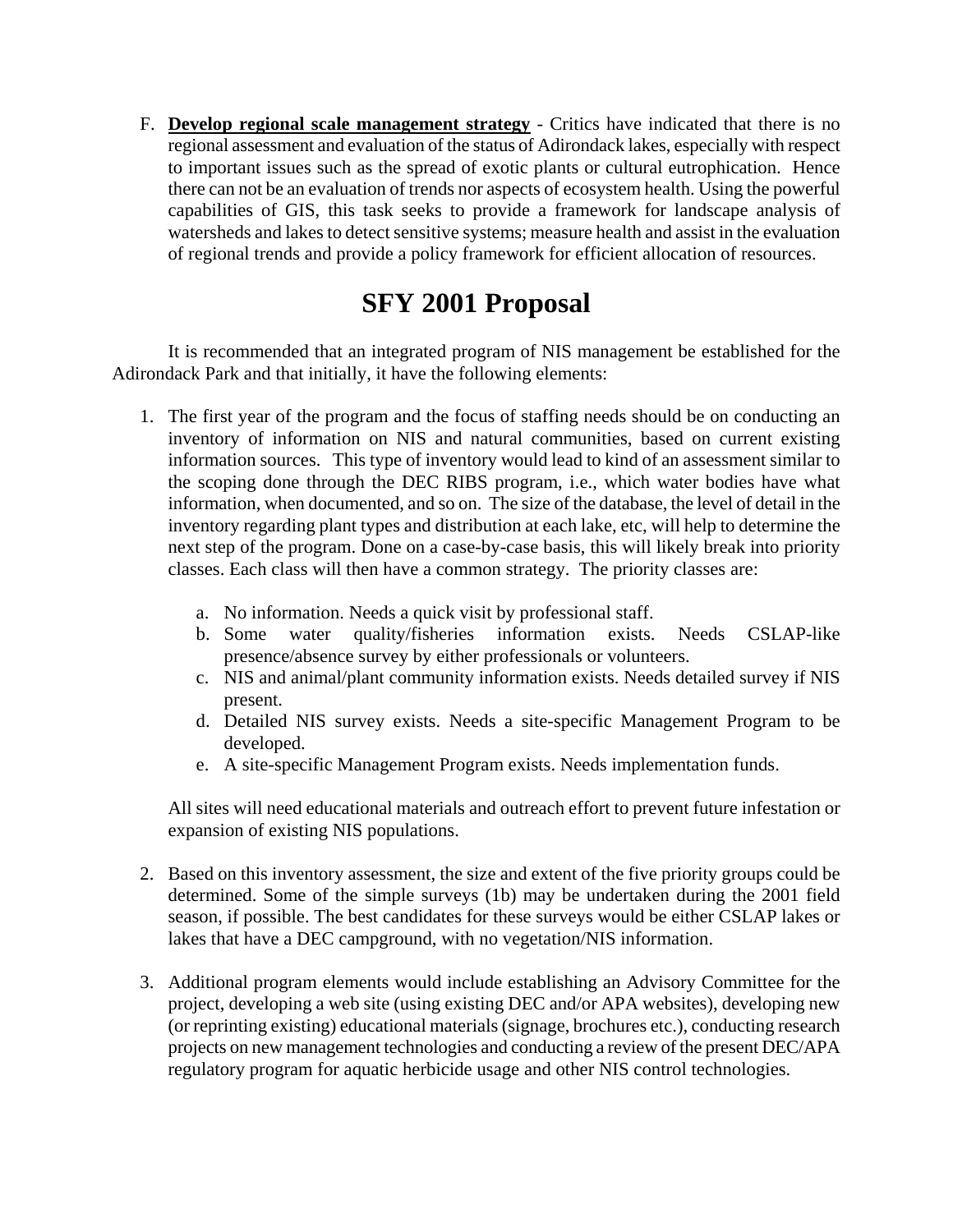4. Staffing. A Research Scientist/Program Coordinator (Research Scientist 2, SG-22) would be hired by DEC to manage the program. This person should be located in Ray Brook and would supervise field staff and cooperators. Two assistants (Environmental Program, Specialist Trainee, SG-13/14) would also be hired either by NYSDEC or APA. Lastly, a number of seasonal staff could be hired by cooperating agencies to conduct fieldwork, but these positions will not be needed until year 2 and beyond.

## **Budget**

The budget for the first State Fiscal Year (April 1, 2001 to March 31, 2002) of the project is shown in Table 1. The total budget for the first year is \$ 250,000. In-kind expenses provided by existing APA and DEC staffs are not included, although the workload is estimated at about 0.5 work-years for SFY2001.

| Item                                                                         | <b>SFY2001</b> |
|------------------------------------------------------------------------------|----------------|
| 1. Personnel. Program Coordinator, RS 2 (SG-22), Program Assistants (2) (EPS | \$105,000      |
| Trainee, $SG-13/14$ )                                                        |                |
| 2. Fringe Benefits (estimated at 0.30 * Personnel costs)                     | \$31,500       |
| 3. Travel                                                                    | \$10,000       |
| 4. Supplies. Field and office supplies                                       | \$10,000       |
| 5. Equipment. Three desktop computers and one laptop computer, software and  | \$26,500       |
| field equipment (boat, motor, Secchi disks, dissolved oxygen meters, etc.)   |                |
| 6. Contracts                                                                 |                |
| a. Analytical Services                                                       | \$5,000        |
| b. Taxonomic and Field Support (as needed). Adirondack Lake Survey           | \$57,000       |
| Corporation, Darrin Freshwater Institute, County SWCDs, Cornell              |                |
| University Water Resources Institute, State University College at            |                |
| Plattsburgh, NY Natural Heritage Program, Adirondack Aquatic Institute,      |                |
| Massachusetts College of Liberal Arts (B. Hellquist) and others              |                |
| c. Printing, mailing and shipping costs, cell phone charges and other        | \$5,000        |
| contractual costs                                                            |                |
|                                                                              |                |

#### **TOTAL BUDGET** \$ 250,000

Funds from the project may come from a variety of sources, including new DEC and APA State Purposes funds, USEPA Wetland grants and Department of State Environmental Protection Fund grants to local waterfront communities. The budgets for future years will be larger, as the field program and the level of implementation of control programs both increase.

## **Deliverables and Schedule**

The project will begin on April 1, 2001. Other program elements/deliverables are:

1. Staff will be hired by October 1, 2001. In the interim period, existing APA and DEC staff will organize and manage the project.